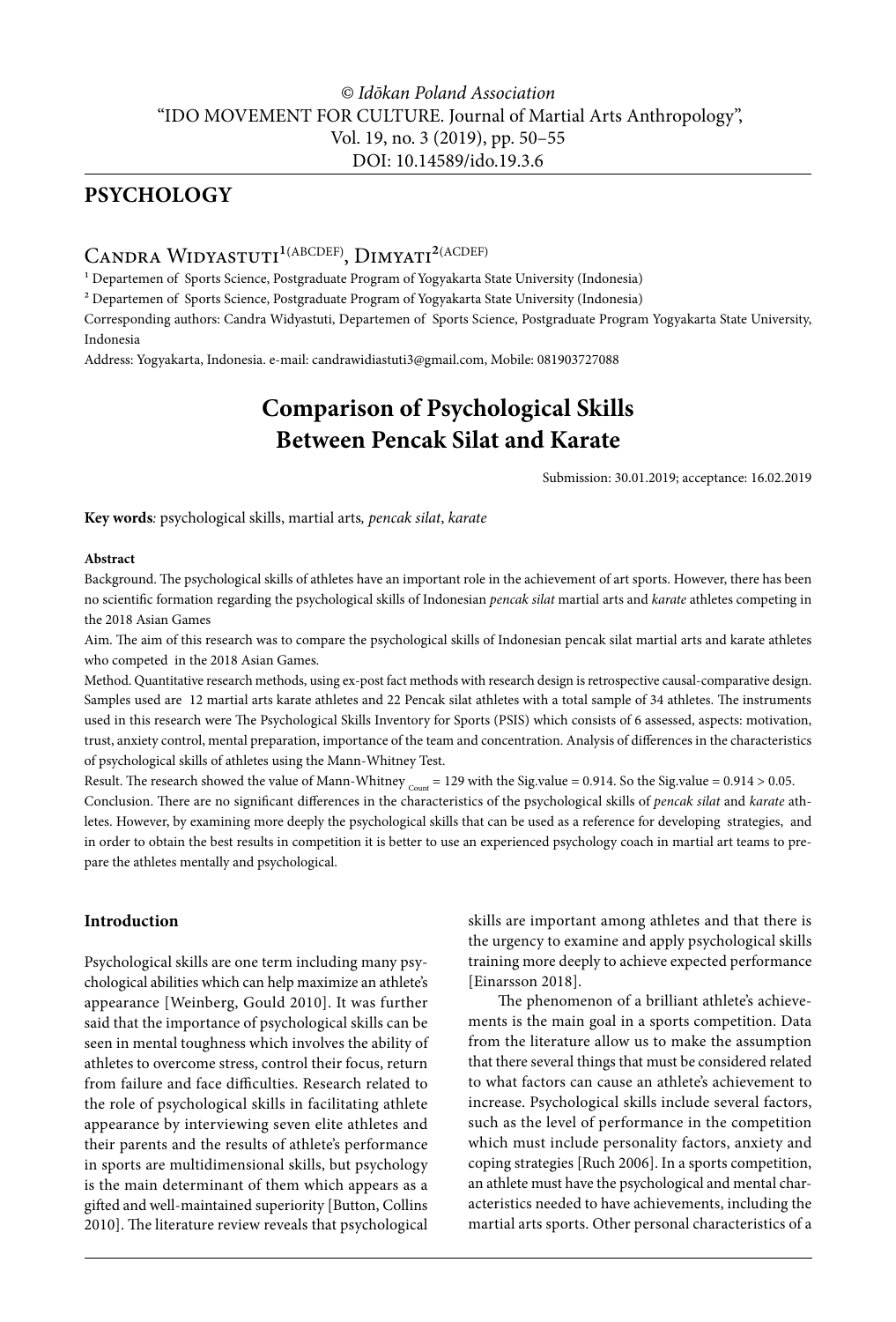successful athlete include the level of self-motivation, self-awareness, and self-control, all components that are highly desirable to meet the high physical and mental demands of this sport [Chung, Lee 1994]. Martial arts sports lead to various fighting systems originating from Asia and interpreted as empty-handed battles [Winkle, Ozmun 2003]. One of the popular sports in Asia is karate. Karate is a martial art that has taken root in the world. In addition to karate, pencak silat is also a branch of martial arts that developed in Asia [Thander 2016]. However, pencak silat is one of the new martial arts sports that has gained international recognition [Aziz, Tan, Teh 2002].

Previous studies on the psychological skills in karate have found an attitude tendency towards opponents, these attitudes have an important role [Sabina *et al.* 2014]. Karate is a martial art that focuses on self-defense and health improvement that has been developed mainly in Japan. It is also said that karate has a positive impact on the development of athletes which is characterized by five factors, for example willingness, active, physical, social and emotional. Karate has shown its psychological qualities such as fighting spirit, creativity, practical intelligence, control and self-control capacity, the spirit of sacrifice, intelligence, motivation, combat power, aggressiveness, tenacity, and quick thinking [Sabina *et al.* 2014].

The level of aggression is lower in karate martial arts athletes compared to non-athletes [Boostani *et al.* 2011]. However, karate helps in developing characteristics such as awareness, perseverance and patience, self-confidence, teamwork, the ability to overcome difficulties, self-control and self-discipline, courage and honesty [Lakes, Hoyt 2004]. Similar to karate, there are also several factors in pencak silat that support the development of psychological aspects, including self-confidence, training mental endurance, developing self-awareness, a knight's soul, and higher discipline and tenacity [Gristyutawati, Purwono, Widodo 2012].

The results of the research conducted [Hastuti 2013] on athletes who were fostered at the Student Education and Training Center (PPLP) showed that 88.9% have good motivation; (55.6%) of the psychological aspects of self-confidence are quite good; anxiety control with poor category, 44.4%; (55.6%) of the psychological aspects of mental preparation are good; while both the psychological aspects of the team's attention and concentration respectively (55.6%) with a fairly good category. Taekwondo athletes were totaling five people, 60% of them have very good motivation; on the psychological aspects of self-confidence, control of anxiety and mental preparation of each (60%) included in the good category; while the psychological aspects of the team's attention and concentration (60%) are categorized quite well.

At present, research on pencak silat and karate have involved many sports sciences to improve their achievements. However, research related to psychological skills in Indonesian national team athletes in the pencak silat and karate sports branches competing in the 2018 Asian Games has never been done. However, research related to conditions that explain the socio-psychological results of martial arts is also very limited [Vertonghen, Theeboom 2010]. Likewise, the research of the characteristics of psychological skills of martial arts athletes are associated with very limited achievements [Deaner, Silva 2002; Vealey 2002].

Referring to the facts above both in pencak silat and karate, psychological skills are very important to be developed as well as for renewal of the research. According to the authors' best knowledge, this is the first attempt to uncover important factors that can be comparing psychological skills of pencak silat and karate martial arts athletes so that by conducting this research, it is expected that the results of the research can be used as a reference for coaches, players and all parties involved in the field of sports. The main objective of this research is to identify, analyze and compare the psychological skills between pencak silat and karate competitors.

## **Method**

The method used in this research was a retrospective causal-comparative design on *ex post facto* research. The research tried to reveal the comparative characteristics of psychological skills of karate and pencak silat athletes who competed in the 18<sup>th</sup> Asian Games.

The sample of this research amounted to:

| Sport                | Gender | Total | Age       |
|----------------------|--------|-------|-----------|
| Karate               | male   | n     | $21 - 24$ |
|                      | female | n     |           |
| Pencak silat<br>male |        | 13    | $21 - 24$ |
|                      | female |       |           |

Data retrieval was conducted when athletes were taking a break at a hotel, for ten days (August 26 to September 4, 2018). Before the athletes fill out the instruments, they receive a brief explanation of the objectives and significance of filling out instruments that are conducted honestly in accordance with the athlete's psychological condition. After the data is collected, the next step clarifies and compares the data characteristics of the psychological skills of karate and pencak silat athletes.

The instrument of this research uses the scale of The Psychological Skills Inventory for Sports (PSIS-R-5), which was adopted from Mahoney, *et al*. (1987). This instrument consists of 44 items that reveal 6 aspects of psychological skills, as follows: (1) motivation (8 items); (2) trust (8 items); (3) anxiety control (8 items); (4)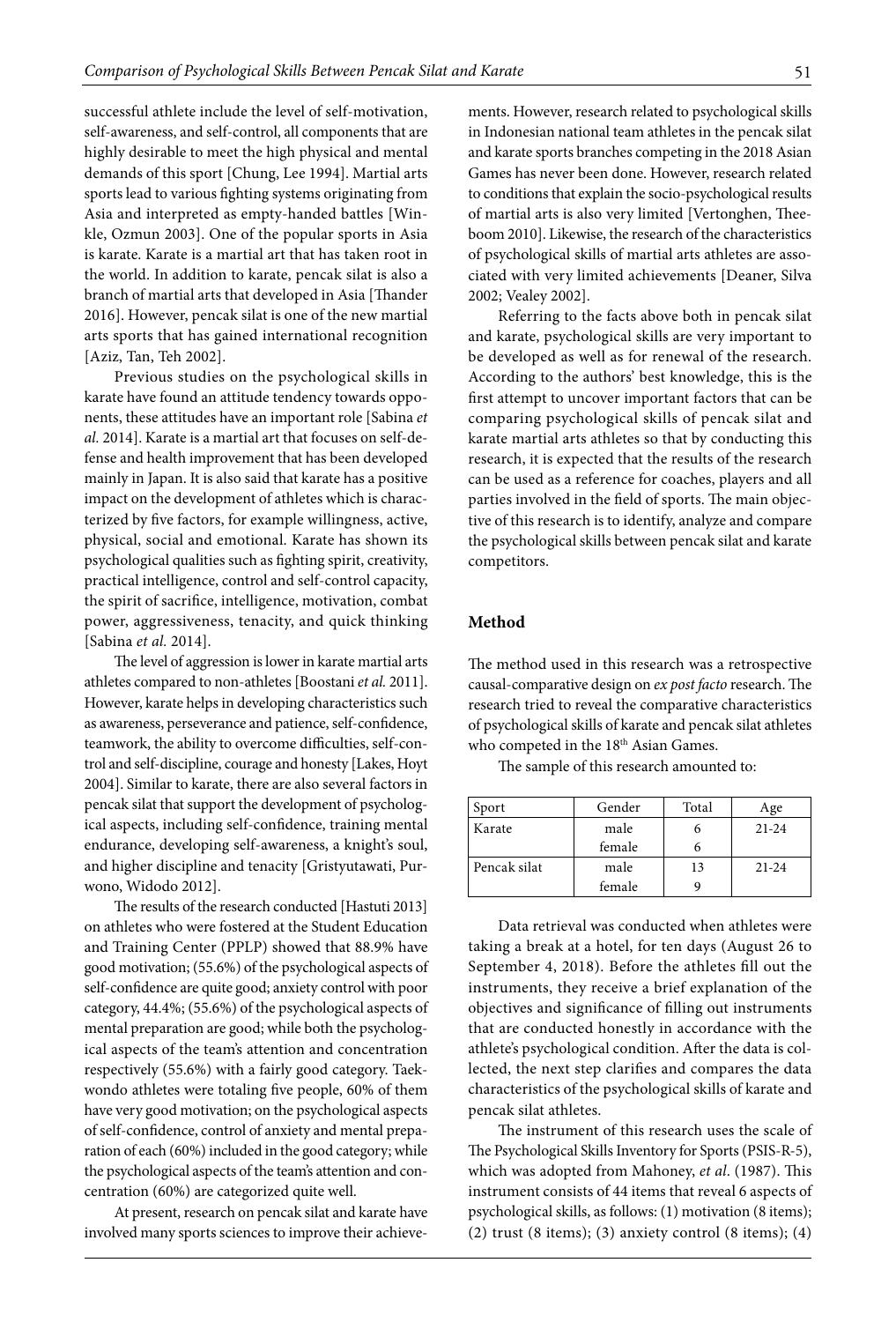mental preparation (6 items); (5) the importance of the team (7 items); and (6) concentration (7 items). This instrument in its development experienced pros and cons (Tenenbaum, et al., 2012). Therefore, before being used as an instrument in this research, the following steps were first carried out: (1) translation by English experts into Bahasa Indonesian; (2) instruments that have been translated are then valued by 3 experts; and (3) the next step is tested on 76 athletes who have similar characteristics to the research respondents and not the part studied. Reliability and validity of the results of trials on psychological skill instruments are listed in table 1.

| Table 1. Validity and Reliability of Test Results Instruments |  |  |  |
|---------------------------------------------------------------|--|--|--|
|---------------------------------------------------------------|--|--|--|

| Psychological<br>Skills       | Number<br>of items | Coefficient<br>of Validity<br>(Aiken's V) | Korf<br>Reliability<br>(Cronbach's<br>Alpha) |
|-------------------------------|--------------------|-------------------------------------------|----------------------------------------------|
| Motivation                    | 8                  | 0,679                                     | 0.792                                        |
| Self Confidence               | 8                  | 0.636                                     | 0,775                                        |
| Anxiety<br>Control            | 8                  | 0,779                                     | 0,914                                        |
| Mental<br>Preparation         | 6                  | 0,839                                     | 0,921                                        |
| The importance<br>of the team | 7                  | 0.665                                     | 0.803                                        |
| Concentration                 | 7                  | 0,731                                     | 0,856                                        |

Table 1 shows that instruments of psychological skills are valid and reliable. The test results instruments were used for research on pencak silat and karate athletes.

# **Data Analysis Technique**

Data analysis uses two approaches, namely quantitative and descriptive. Quantitative analysis is used to determine the athlete's psychological skills. After the data is collected, the data analysis stage is carried out. The data analysis phase includes: (1) checking the collected data; (2) scoring the subject answers to the instrument items. Each question item consists of five alternative answers using a Likert Scale, starting from a score range of 1 (never) to a score of 5 (always), giving attention to the nature of the instrument items whether favorable or unfavorable; (3) adjusting the data with the number of items in each aspect of the psychological skills measured; (4) checking data according to the concept; (5) analyzing data; (6) interpreting data analysis results. (7) make the criterion based on the average and ideal standard deviation to know each characteristic of psychological skills, and (8) the results of the analysis are compared with predetermined criteria, so that psychological skills can be categorized as very high, high, medium, low and very low

#### **Results**

#### **A. Characteristics of Psychological Skills of Pencak Silat**

Psychological characteristics of Pencak Silat Athletes in the 2018 ASIAN Games, XVIII Asiad are presented in Table 2 as follows.

**Table 2.** Psychological Characteristics of Pencak Silat Athletes in the 2018 ASIAN Games, XVIII Asiad

| No | Aspect                        | Score<br>$(scale 1-5)$ | Average<br>Score | Category     |
|----|-------------------------------|------------------------|------------------|--------------|
| 1  | Motivation                    | 4,56                   | 36,5             | Very<br>High |
| 2  | Self Confidence               | 3,95                   | 27,7             | High         |
| 3  | <b>Anxiety Control</b>        | 3,44                   | 24,0             | High         |
| 4  | <b>Mental Preparation</b>     | 3,90                   | 23,4             | High         |
| 5  | The importance of<br>the team | 3,47                   | 13,9             | High         |
| 6  | Concentration                 | 3,67                   | 22,0             | High         |
|    | Total                         |                        | 147.5            | High         |

Psychological Characteristics of Pencak Silat Athletes has a mean of 147.5, and standard deviation of 7.7506. The psychological characteristics of the Pencak Silat Athletes of 147.5 and was categorized as: Motivation was the highest psychological aspect for athletes of pencak silat and other five aspects are in high category. However, table 3 shows that the lowest aspect is anxiety control with an average score of 3.44. The results of the scrutiny analysis of each questionnaire item show that pencak silat athletes often feel panicked before appearing in the match. Pencak silat athletes also feel nervous when they want to appear in a fight. Then before the competition, athletes also feel very anxious.

#### **B. Characteristics of Karate Psychological Skills**

Psychological characteristics of Karate Athletes in the 2018 ASIAN Games, XVIII Asiad are presented in Table 3 as follows.

**Table 3.** Psychological Characteristics of Karate Athletes in the 2018 ASIAN Games, XVIII Asiad

| No | Psychological aspects         | Average<br>Score | Score  | Category     |
|----|-------------------------------|------------------|--------|--------------|
| 1  | Motivation                    | 4.64             | 37,08  | Very<br>High |
| 2  | Self Confidence               | 3,75             | 26,25  | High         |
| 3  | <b>Anxiety Control</b>        | 3,40             | 23,83  | High         |
| 4  | Mental Preparation            | 4,17             | 25,00  | High         |
| 5  | The importance of the<br>team | 3,00             | 13,83  | High         |
| 6  | Concentration                 | 3,75             | 22,5   | High         |
|    | Total                         |                  | 148,50 | High         |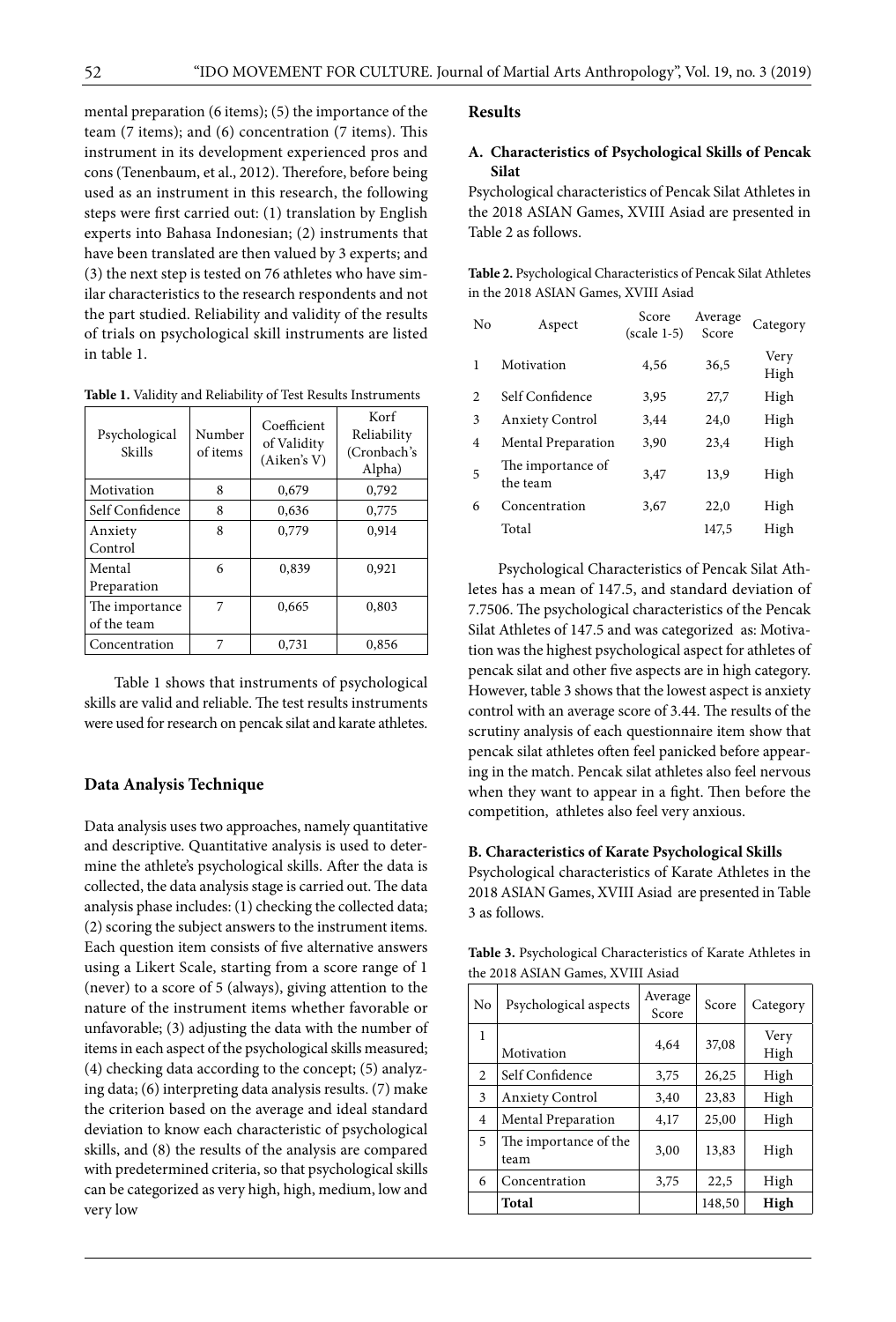The characteristics of the psychological skills of karate athletes have an average of 124.66 and a standard deviation of 9.98. So the average score of a characteristic of the psychological skills of karate athletes at 148.50 is in high category.

Motivation was the highest psychological aspects for athletes of karate and other five aspect is in high category. However, table 4 shows that the lowest aspect is the importance of a team with an average score of 3.00.

#### **C. Comparison**

#### **Hypothesis Test**

Hypothesis testing is conducted to determine the differences in the psychological skills of karate athletes with pencak silat athletes. Hypothesis testing is conducted using the **Mann-Whitney Test**. This is because the number of samples between karate and pencak silat differs greatly and the variance scores of psychological skills are not homogeneous.

|                 | N   | Mean<br>Rank | Sum of<br>Rank | Mann-<br>Whitney U | P Value |
|-----------------|-----|--------------|----------------|--------------------|---------|
| Pencak<br>Silat | 22  | 17.75        | 213,00         | 129,00             | 0.914   |
| Karate          | 12. | 17,36        | 382,00         |                    |         |

In Figure 1 above, there are six aspects studied: motivation, self-confidence, anxiety control, mental preparation, the importance of the team and concentration. The research results showed that the psychological skills of Indonesian pencak silat and karate athletes did not have a significant difference in each aspect and overall aspects.

**Table 4.** Comparison result psychological skill between pencak silat and karate

| Psychological aspects      | Pencak Silat | Karate |
|----------------------------|--------------|--------|
| Motivation                 | 0,6          | 0,59   |
| Self confidence            | 0,68         | 0,95   |
| Anxiety control            | 0,52         | 0,45   |
| Mental preparation         | 0,46         | 0,39   |
| The importance of the team | 1,14         | 1,08   |
| Concentration              | 0,62         | 0.72   |

## **Discussion**

In this research, athlete's psychological skills seemed to have a positive impact on athlete's personality based on 6 aspects assessed, the aspects of motivation, trust, anxiety control, mental preparation, the importance of the team and concentration. In accordance with previous research that reported the positive impact of training martial arts on personality [Vertonghen, Theeboom 2010]. Karate has shown the impact of its psychological skills training on fighting spirit, creativity, practical intelligence, capacity for control and self-control, the spirit of sacrifice, intelligence, motivation, combat power, aggressiveness, tenacity, quick thinking, etc. [Deliu 2008]. Furthermore, the practice of martial arts enhances socialization [Lantz 2002] intellectual abilities [Ryan 2008] and morality [Lantz 2002]. In addition, karate helps to develop characteristics such as awareness, perseverance and patience, self-confidence, teamwork, ability to overcome difficulties, self-control and self-discipline, courage and honesty [Kalinowski, 1976; Lakes, Hoyt 2004]. The results of the research are similar to the research conducted by Zaggelidis, Mavrovouniotis, Argiriadou, and Ciucurel [2013] in their research on the psychological



**Fig. 1.** Comparison result psychological skill between pencak silat and karate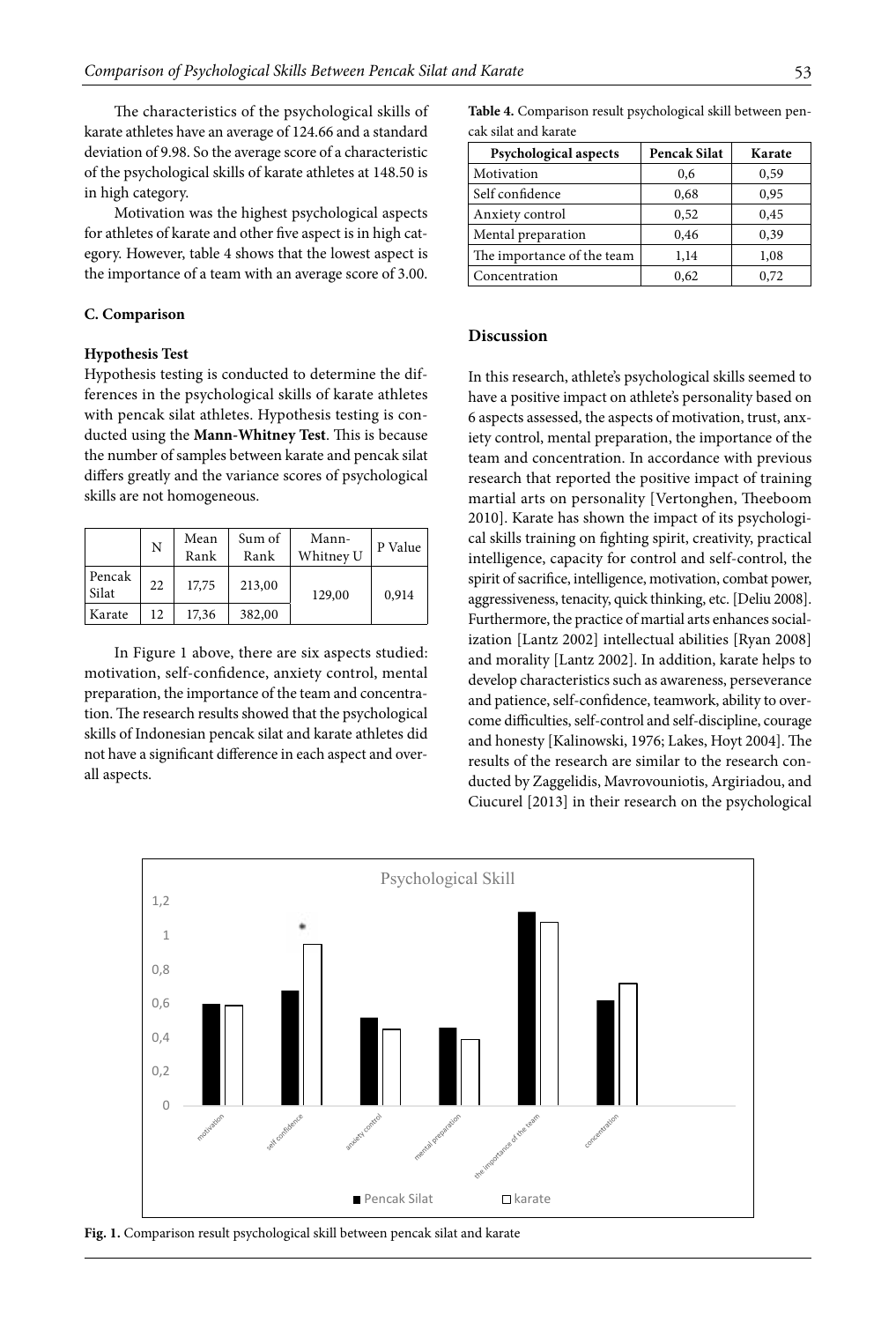skills of judo athletes. From the literature review above, it can be understood that the situation in the world of sports, especially martial arts, requires an intense focus of internal and external interference, quick decision making, and adjusting to changing strategies [Anshel, Payne 2006; Rushall 2006].

The research results showed that the characteristics of the psychological skills of the Indonesian pencak silat and karate athletes which included aspects of motivation, trust, anxiety control, mental preparation, the importance of the team, and concentration were high. The results of this research are reinforced by the opinion of Boostani *et al.* [2011] who states that psychological skills are one of the main factors in competition. Weinberg & Gould [2011] assert that psychological skills such as concentration, self-confidence, emotional control and focus on goals will be very useful for both athletes and coaches. Deliu [2008] states that karate has shown psychological qualities such as fighting spirit, creativity, practical intelligence, control capacity and self-control, the spirit of sacrifice, intelligence, motivation, combat power, aggressiveness, tenacity, quick thinking, etc. Along with karate, in pencak silat there are also several factors that support the development of psychological aspects, among others: self-confidence, training mental endurance, developing self-alertness, knight soul, and higher discipline and tenacity [Gristyutawati, Purwono, Widodo 2012].

# **Differences in Characteristics of Psychological Skills of Karate and Pencak Silat Athletes**

Based on the data above, it shows that overall there is no significant difference related to the psychological skills of pencak silat and karate athletes. However, there is one aspect of psychological skills that have a high percentage from both branches, namely motivation. Karate reaches 4.64 in the motivation aspect which is in the very high category and the other five psychological aspects are in a high category. However, Figure 1 shows that the lowest aspect is the importance of the team with a mean score of 3.00 which shows that athletes in karate sports often feel that team spirit is not something important. Motivation was the highest psychological aspect for athletes of pencak silat and other five aspects are in a high category. However, Figure 2 shows that the lowest aspect is anxiety control with an average score of 3.44. The results of the analysis of each questionnaire item show that pencak silat athletes often feel panicked before appearing in the fight. Pencak silat athletes also feel nervous when they want to appear in a fight. Then before the competition, these athletes also feel very anxious. Both of these results showed that athletes from both types of sport had good motivation. In the world of sports and physical activity which is able to manage self-motivation and external motivation well is the power to achieve optimal achievement, goal setting is one strategy that can be developed to increase motivation [Robert, Kristiansen 2010].

## **Conclusions**

This paper aimed to compare and analyze critical factors of psychological skills between pencak silat and karate. However, from several aspects studied, the motivational aspects of the two sports are in the very high category and the other five aspects fall into the high category. Furthermore, based on the SPSS output above, it can be seen that the Mann-Whitney  $U_{\text{count}}$  value is = 129 with the Sig. value  $= 0.914$ . Because of the value of Sig.  $=$ 0.914> 0.05, then Ho is accepted. So, it can be concluded that at the 0.05 significance level **there is no significant difference** in the psychological skills characteristics of the karate athlete athletes with the pencak silat athletes. This research is expected to be used as a renewal related to data on psychological skills of athletes in martial arts and can be used as a basis for trainers to develop strategies and programs related to the psychology of athletes to improve achievement.

# **Acknowledgments**

The authors declare no conflict of interest. The study was summarized from the master thesis of the first author and it was supported by Directorate General of Higher Education, Ministry of Research, Technology and Higher Education, Republic of Indonesia, Scientific Research Projects (04/Penelitian/Tim Pasca Sarjana/ UN34.21/2018).

#### **References**

- 1. Aziz A.R., Tan B., Teh K.C. (2002), *Physiological responses during matches and profile of elite pencak silat exponents*, "Journal of Sports Science and Medicine", vol. 1, no. 4, pp. 147–155.
- 2. Boostani M.H., Boostani M.A., Nouzari V. (2011), *Comparison of some psychological skills of male elite and non-elite karatekas dispatched to world competition in Italy (2010)*, "Ido Movement for Culture. Journal of Martial Arts Anthropology", vol. 11, no. 3, pp. 27–30.
- 3. Einarsson E.I. (2018), *BSc in Psychology Psychological Skills Among Elite Athletes*, "Department of Psychology School of Business".
- 4. Dimyati, Herwin, Hastuti T.A. (2013), *Karakteristik Psikologis Atlet di Pusat Pendidikan dan Latihan Pelajar (PPLP)*, "Jurnal Psikologi Universitas Gajah Mada", vol. 40, no. 2, pp. 143–158.
- 5. Gristyutawati A.D., Purwono E.P., Widodo A. (2012), *Persepsi pelajar terhadap pencak silat sebagai warisan budaya bangsa sekota semarang tahun 2012*, "Journal of Physical Education, Sport, Health and Recreations", vol. 1, no. 3.
- 6. Jorga I., Savvas M., Dimitris D. (2018), *Identifying contributing factors to progress in Karate-Do using the Fuzzy*